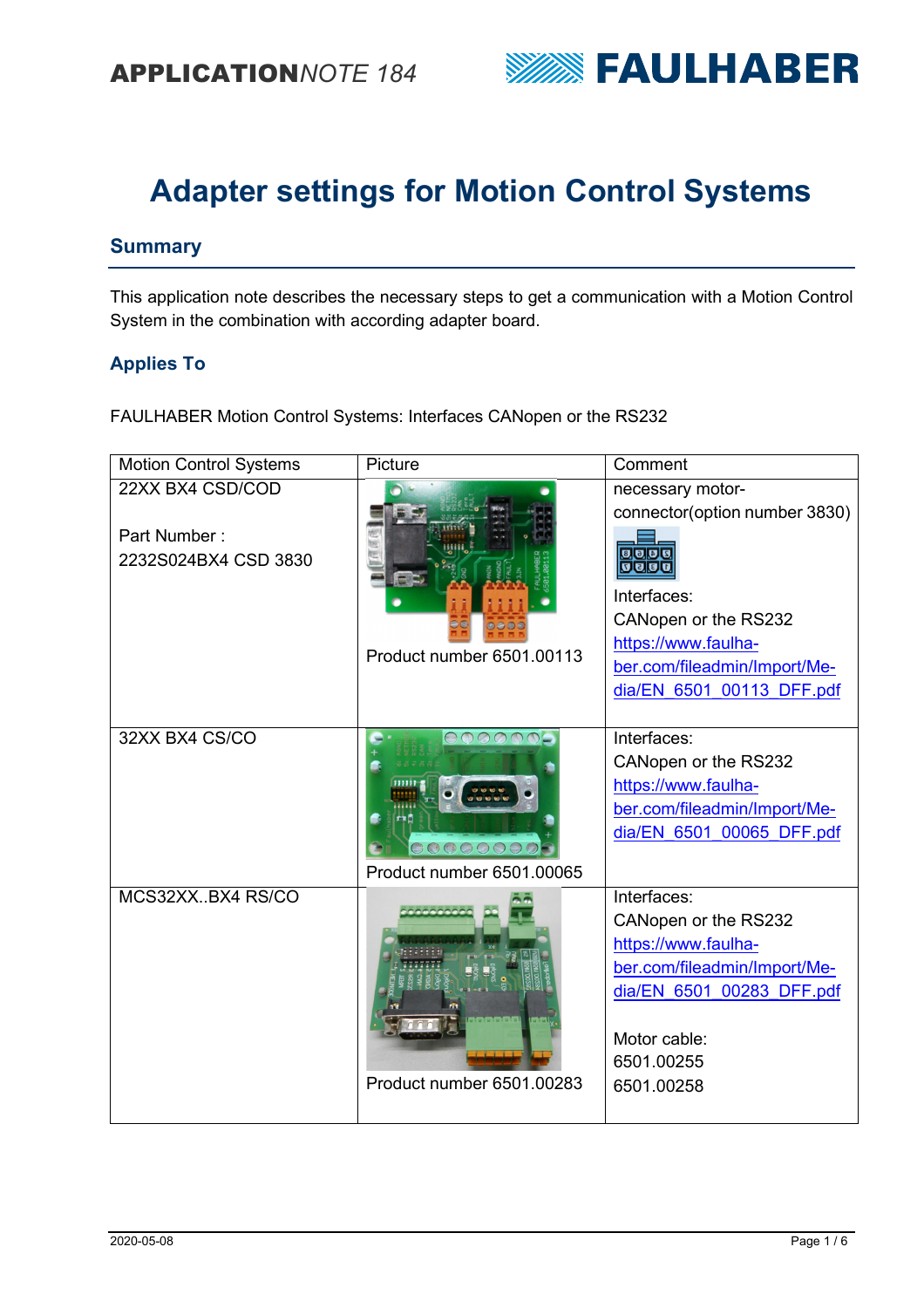

### FAULHABER Motion Control Systems: Interface USB

In this USB version no dip switches for the communication must be activated.

The USB is always routed. A communication via RS232 or CANopen is not possible.

| <b>Motion Control Systems</b>                            | Picture                                 | Comment                                                                                                                                                                                   |
|----------------------------------------------------------|-----------------------------------------|-------------------------------------------------------------------------------------------------------------------------------------------------------------------------------------------|
| 22XX BX4 CSD/COD<br>Part Number:<br>2232S024BX4 CSD 3830 | Product number 6501.00115               | necessary motor-<br>connector(option number 3830)<br><u> बाजर</u><br>ogoo<br>Interface:<br><b>USB</b><br>https://www.faulha-<br>ber.com/fileadmin/Import/Me-<br>dia/EN 6501 00115 DFF.pdf |
| 32XX BX4 CS/CO                                           | $\bigcirc$<br>Product number 6501.00159 | Interface:<br><b>USB</b><br>https://www.faulha-<br>ber.com/fileadmin/Import/Me-<br>dia/EN 6501 00159 DFF.pdf                                                                              |
| MCS32XXBX4 RS/CO                                         | 000000<br>Product number 6501.00284     | Interface:<br><b>USB</b><br>https://www.faulha-<br>ber.com/fileadmin/Import/Me-<br>dia/EN 6501 00284 DFF.pdf<br>Motor cable:<br>6501.00255<br>6501.00258                                  |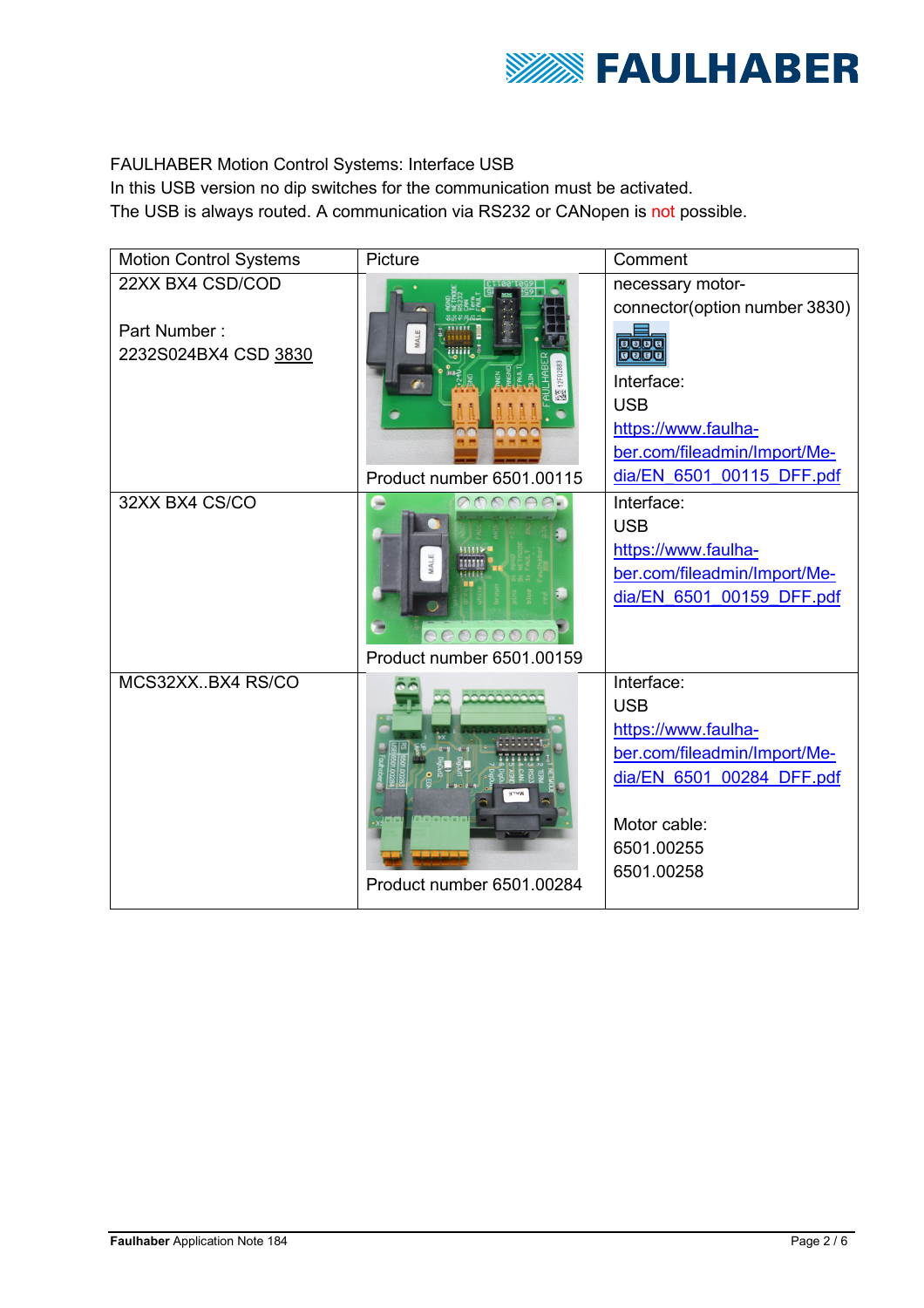

### **Description**

All switches are in the "OFF" position in the as-delivered condition. These switches must be set accordingly depending on the application. Before it is possible to get a communication to a Motion Control System the following steps are necessary.

| No.            | Screenshot                                                                                                                       |                                                                                           | Description                                                                                                                                                                                                                                                                                                                   |
|----------------|----------------------------------------------------------------------------------------------------------------------------------|-------------------------------------------------------------------------------------------|-------------------------------------------------------------------------------------------------------------------------------------------------------------------------------------------------------------------------------------------------------------------------------------------------------------------------------|
| 1a             | <b>NETMODE</b><br>232<br>CAN<br><b>AGND</b><br>DigOut <sub>2</sub><br>7 DigOut1                                                  |                                                                                           | To communicate with RS232<br>the DIP switch 3 must<br>be activated (right side $\rightarrow$ ON).<br>TXD and RXD are connected to<br>the Sub-D connector.                                                                                                                                                                     |
| 1 <sub>b</sub> | <b>NETMODE</b><br>ERM<br><b>GND</b><br>DigOut <sub>2</sub><br>DigOut1                                                            |                                                                                           | Operation with the CAN inter-<br>face the DIP switch 4 and 2 must<br>be activated (right side→ON).<br>CAN H and CAN L are<br>connected to the Sub-D con-<br>nector. The DIP switch 2 connect<br>a 120 ohm terminal resistor be-<br>tween CAN_L and CAN_H for<br>the CAN network.                                              |
| $\overline{2}$ | <b>Pin Connection X2 Wires</b><br>1 RS-232 TxD<br>2 RS-232 RxD<br>3 AGND<br>4 Fault<br>5 An In<br>$+24V$<br>7 GND<br>$8\,$ 3. In | green<br>yellow<br>grey<br>white<br>brown<br>pink<br>24 Volt<br>blue<br><b>GND</b><br>red | <b>Motion Control System side</b><br>The Motion Control System must<br>be connected to the adapter<br>board for establish the communi-<br>cation.<br>Power supply side<br>24 Volt and GND must be<br>Connected to the adapter board.<br>MCS32XX.BX4<br>RS/CO<br><b>The</b><br>version need 24 Volt for the PIN<br>Umot and Up |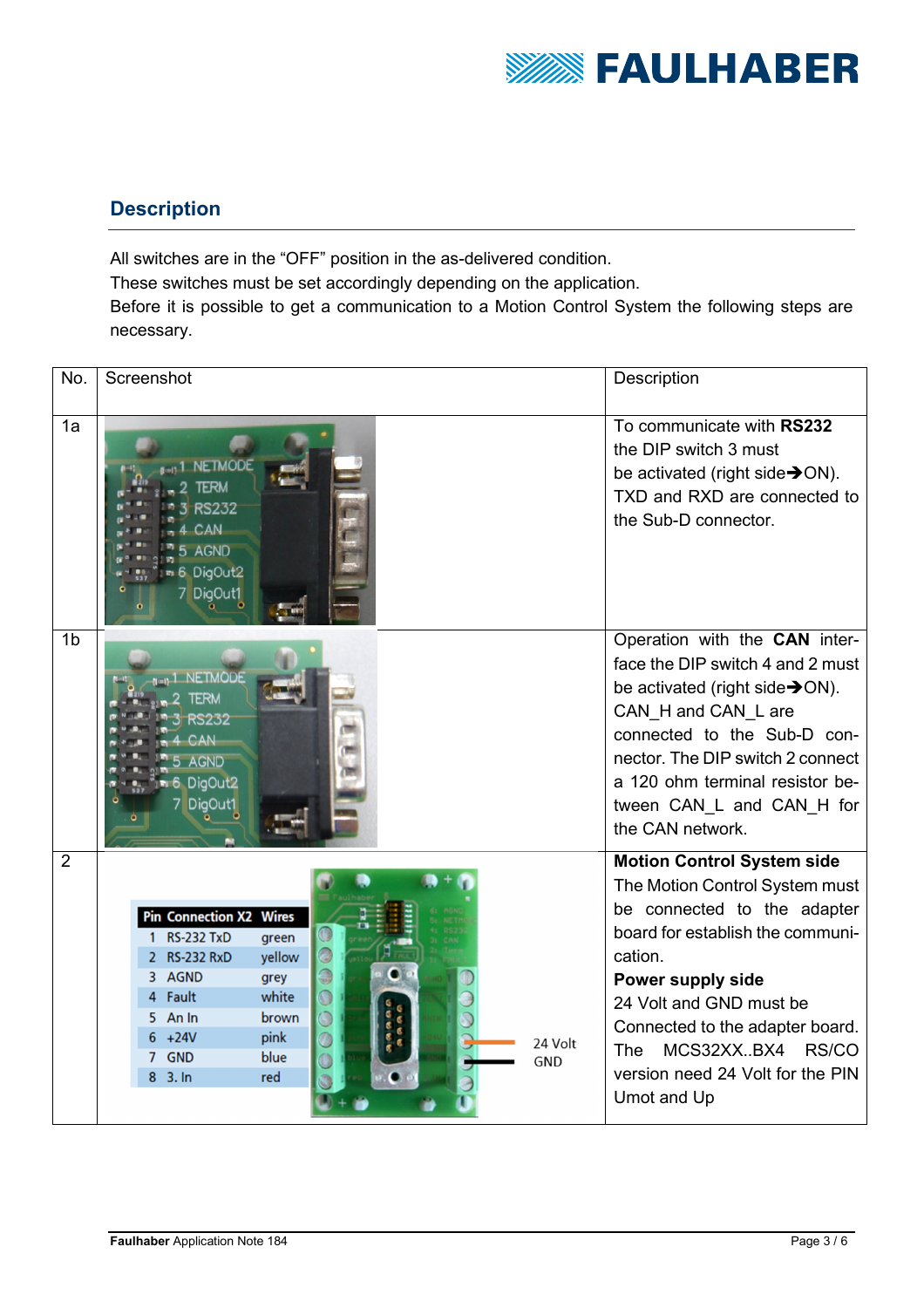

## **Additional functionality**

| The different operating modes can be selected using the 7 DIP switches.<br>A Motion Control System can be connected to each programming adapter. |                         |                                                                                                                                                        |  |
|--------------------------------------------------------------------------------------------------------------------------------------------------|-------------------------|--------------------------------------------------------------------------------------------------------------------------------------------------------|--|
| Description of DIP switch (S1) settings                                                                                                          |                         |                                                                                                                                                        |  |
| 1: NETMODE ON                                                                                                                                    | <b>OFF</b>              | Pull-down resistor (10 k $\Omega$ ) for RS232 wiring connected.<br>This may only be connected to a node in the RS232 network.<br><b>Deactivated</b>    |  |
| 2: TERM                                                                                                                                          | <b>ON</b><br><b>OFF</b> | 120 $\Omega$ terminating resistor for the final node in the<br>CAN network connected to the programming adapter.<br>Terminating resistor not connected |  |
| 3: RS232 <sup>1)</sup>                                                                                                                           | <b>ON</b><br><b>OFF</b> | Operation with RS232 interface<br>Deactivated                                                                                                          |  |
| 4: CAN <sup>1)</sup>                                                                                                                             | <b>ON</b><br><b>OFF</b> | Operation with CAN interface<br><b>Deactivated</b>                                                                                                     |  |
| 5: AGND                                                                                                                                          | <b>ON</b><br><b>OFF</b> | AGND and GND interconnected.<br>AGND and GND disconnected (with separate ground).                                                                      |  |
| 6: DigOut2                                                                                                                                       | <b>ON</b><br><b>OFF</b> | Pull-up resistor with LED connected to programming adapter.<br>Open collector                                                                          |  |
| 7: DigOut1                                                                                                                                       | <b>ON</b><br><b>OFF</b> | Pull-up resistor with LED connected to programming adapter.<br>Open collector                                                                          |  |
| <sup>1)</sup> The pin assignments of X1 depend on the position of switches 3 and 4 of DIP switch S1.                                             |                         |                                                                                                                                                        |  |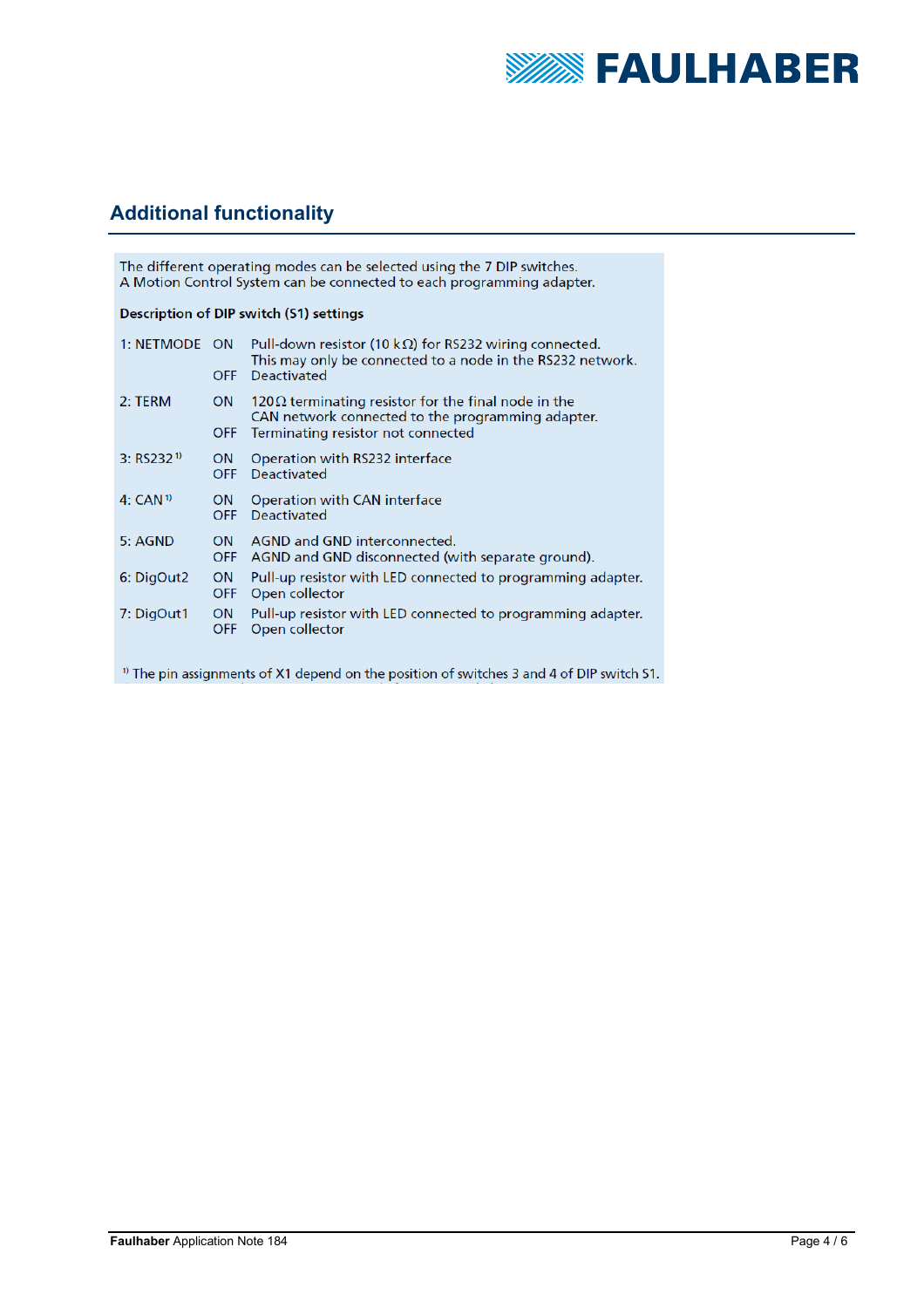

## **Trouble shooting: Checking the interface voltage**

| <b>MCS-RS232</b>                         | <b>RX Voltage</b><br>(depends on PC) | <b>TX Voltage</b><br>(driven by MC) |
|------------------------------------------|--------------------------------------|-------------------------------------|
| 32xx BX4 CS<br>3564 BCS<br>MCS32XXBX4 RS | typically -5V -9V                    | $-5,5V$                             |
| 22xx BX4 CSD                             | typically -5V -9V                    | $-3,8V - 4V$                        |

| <b>MCS-CAN</b>                                            | <b>CAN H Voltage</b> | <b>CAN_L Voltage</b> |
|-----------------------------------------------------------|----------------------|----------------------|
| 32xx BX4 CO<br>3564 BCO<br>22xx BX4 COD<br>MCS32XX.BX4 CO | $2,5$ V (idle level) | $2,5$ V (idle level) |